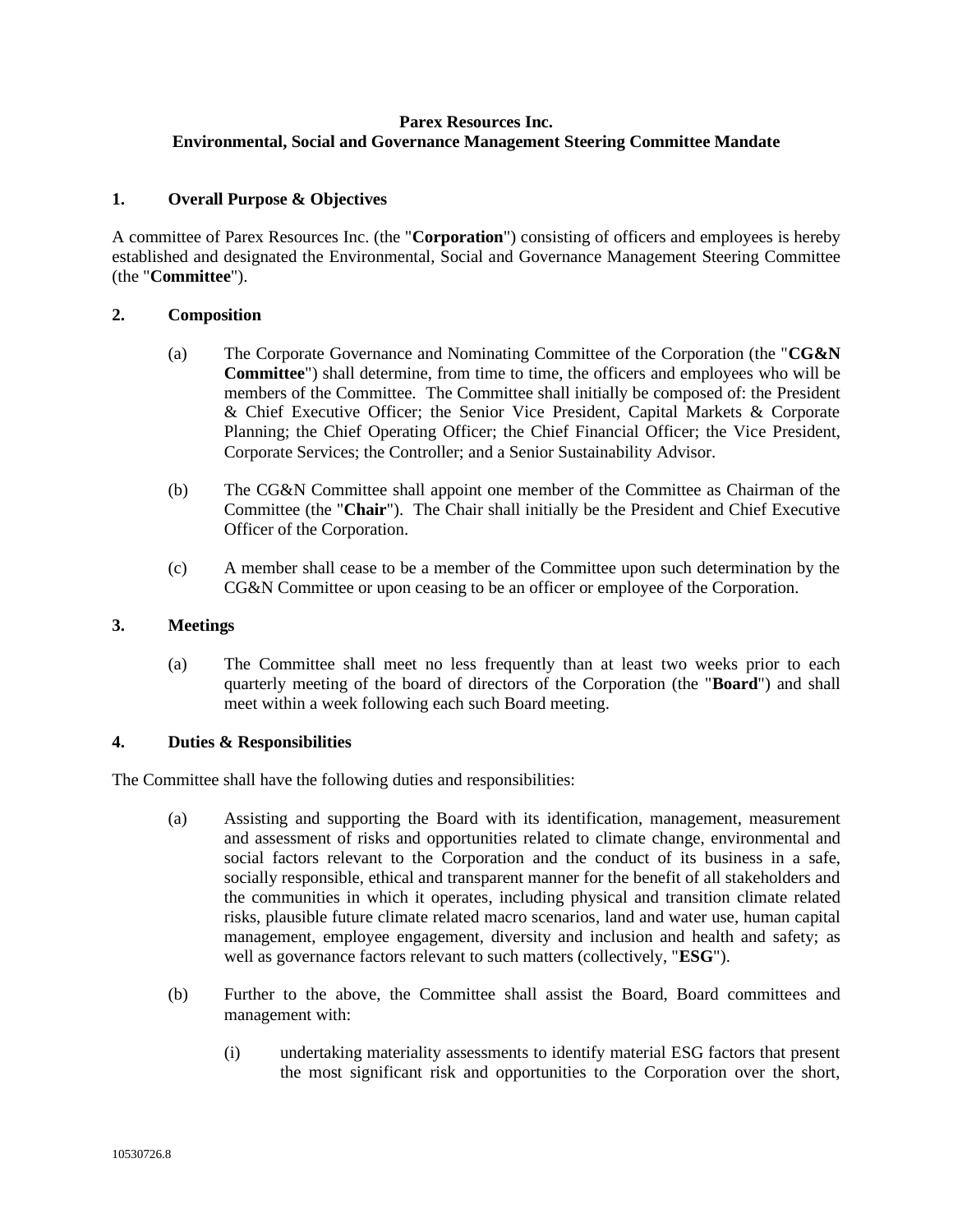medium and long terms, in particular those ESG factors most likely to impact the Corporation's value and investor decision making;

- (ii) preparing, reviewing and providing oversight over the Corporation's processes and practices used to identify, assess, manage and monitor ESG risks and opportunities and to report on the Corporation's performance in meeting its ESG goals, benchmarks and milestones, including the use of reporting frameworks and standards; and
- (iii) identifying, assessing and managing emerging ESG related risks, including physical and transition climate related risks, and the consideration of plausible future climate related macro scenarios.
- (c) Regularly review and report to the Board on:
	- (i) the Corporation's initiatives and opportunities to optimize its ESG performance including processes to reduce greenhouse gas emissions and waste, reduce or substitute energy and water use and minimize land disturbance;
	- (ii) the identification of applicable external ESG standards, requirements, best practices and topics and investor preferred ESG disclosure standards and frameworks, as well as ESG trends in public debate, public policy, regulation and legislation, that impact, or may impact in the future, the Corporation's business, strategy and risk management practices;
	- (iii) the Corporation's performance as against the Corporation's established ESG targets, goals and milestones from time to time; and
	- (iv) the Corporation's position in relevant independent ranking systems applicable to ESG matters;
- (d) Assist with the development, implementation and monitoring of programs and processes for community and government relations, community investment and partnership, communication and engagement with key government and community stakeholders;
- (e) Assist with preparing, reviewing and providing oversight over the Corporation's ESG disclosures and disclosure practices, including benchmarking the Corporation's disclosures and practices against peer group companies, best practices and topics and indicators within investor preferred ESG disclosure standards and frameworks.
- (f) Communication with regulatory agencies and external consultants in respect of ESG matters.
- (g) To the extent requested by the Board or any Board committee, assist with the development of applicable ESG metrics, targets, benchmarks and goals for the Corporation.
- (h) Have primary responsibility for preparing the Corporation's annual ESG report and work with management, the Board and Board committees to finalize same.